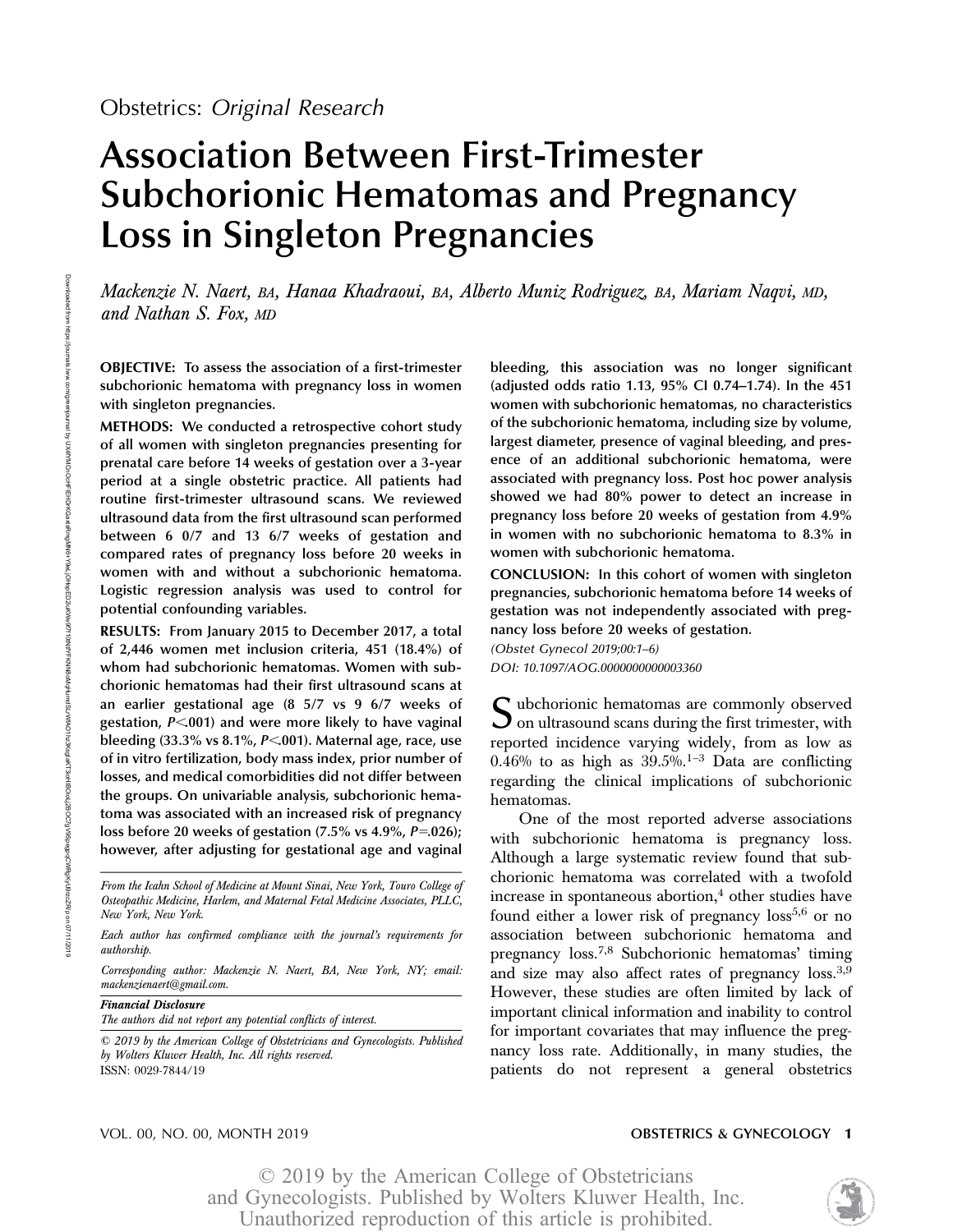population because study participants may have received an early ultrasound scan only as a result of the use of in vitro fertilization (IVF), recurrent pregnancy losses, or vaginal bleeding, for example.

Thus, the relationship between subchorionic hematoma and pregnancy loss is unclear. The objective of this study was to investigate the association between first-trimester subchorionic hematoma and pregnancy loss in unselected women with a range of comorbidities and singleton pregnancies. In addition, we sought to better understand whether any particular ultrasound or clinical features of subchorionic hematoma are associated with an increased risk of pregnancy loss to better counsel patients with this common first-trimester diagnosis.

### METHODS

This was a retrospective cohort study of all women with singleton pregnancies who presented for prenatal care before 14 weeks of gestation at a single maternal– fetal medicine practice over a 3-year period between January 2015 and December 2017. In our practice, all women undergo ultrasound scans at our affiliated imaging center at or before their initial visits. All images are archived, and formal reports are generated. For each patient, we reviewed the initial ultrasound scan performed between 6 0/7 and 13 6/7 weeks of gestation. Gestational age was determined by the last menstrual period or by first-trimester ultrasound scan per standard guidelines.<sup>10</sup> If the pregnancy was the result of IVF, the date of embryo transfer was used to determine gestational age. We excluded pregnancies with multiple gestations, a vanishing twin, or a fetal heart rate of less than 100 beats per minute.

We reviewed each ultrasound report for the presence or absence of a subchorionic hematoma, the total number of subchorionic hematomas, the size of any subchorionic hematomas, and the presence or absence of vaginal bleeding, which are all routinely noted on the ultrasound report. Subchorionic hematoma was defined as a crescent-shaped, echo-free area between the chorionic membrane and the myometrium.2 We also reviewed computerized medical records for each woman to obtain demographic and baseline clinical information.

We compared baseline characteristics between the women with and without subchorionic hematomas using  $\chi^2$  and t tests as appropriate. Our primary outcome was pregnancy loss before 20 weeks of gestation, and we compared this outcome between women with and without subchorionic hematomas. Multivariable logistic regression was used to control for differences in baseline characteristics between the two groups that were significant in the univariable analysis  $(P<.05)$ . Adjusted odds ratios with 95% CIs were estimated from the regression analysis. For the subgroup of women with subchorionic hematomas, we also assessed whether the subchorionic hematomas' largest diameter, volume (length  $\times$  width  $\times$  height), or number was associated with pregnancy loss. Lastly, we assessed whether vaginal bleeding increased the risk of pregnancy loss among women with subchorionic hematomas.

This project was approved by the Biomedical Research Alliance of New York Institutional Review Board. There was no funding for this study.

### RESULTS

A total of 2,586 women presented for prenatal care before 14 weeks of gestation with singleton gestations over the course of the study period. We excluded 30 women for fetal heart rate less than 100 beats per minute and 39 women for the presence of a vanished twin, leaving 2,517 women eligible for inclusion, 468 (18.6%) of whom had a subchorionic hematoma. There were a total of 71 women (2.7%) without outcome data because they left our practice before 20 weeks of gestation, and this rate did not differ between the subchorionic hematoma and non– subchorionic hematoma groups (3.6% vs 2.6%,  $P=24$ ). Therefore, a total of 2,446 women were included in the final analysis, 451 (18.4%) of whom had subchorionic hematomas and 1,995 (81.6%) of whom did not have subchorionic hematomas.

Women with a subchorionic hematomas presented at earlier gestational ages and were more likely to have vaginal bleeding. There were no differences in any other measured baseline characteristics, including maternal age, race, body mass index (BMI, calculated as weight in kilograms divided by height in meters squared), use of IVF, prior pregnancy losses, uterine anomalies, leiomyomas, cervical excisional procedures, prior preterm birth, and medical comorbidities (Table 1).

On univariable analysis, subchorionic hematoma was associated with an increased risk of pregnancy loss before 20 weeks of gestation (7.5% vs 4.9%,  $P=0.026$ ). However, after adjusting for gestational age at ultrasound scan and presence of vaginal bleeding, this association was no longer significant (adjusted odds ratio 1.13, 95% CI 0.74–1.74) (Table 2). Post hoc power analysis showed we had 80% power (alpha error of 5%) to detect an increase in pregnancy loss before 20 weeks of gestation from 4.9% in women

### 2 Naert et al Subchorionic Hematomas in Singleton Pregnancies **OBSTETRICS & GYNECOLOGY**

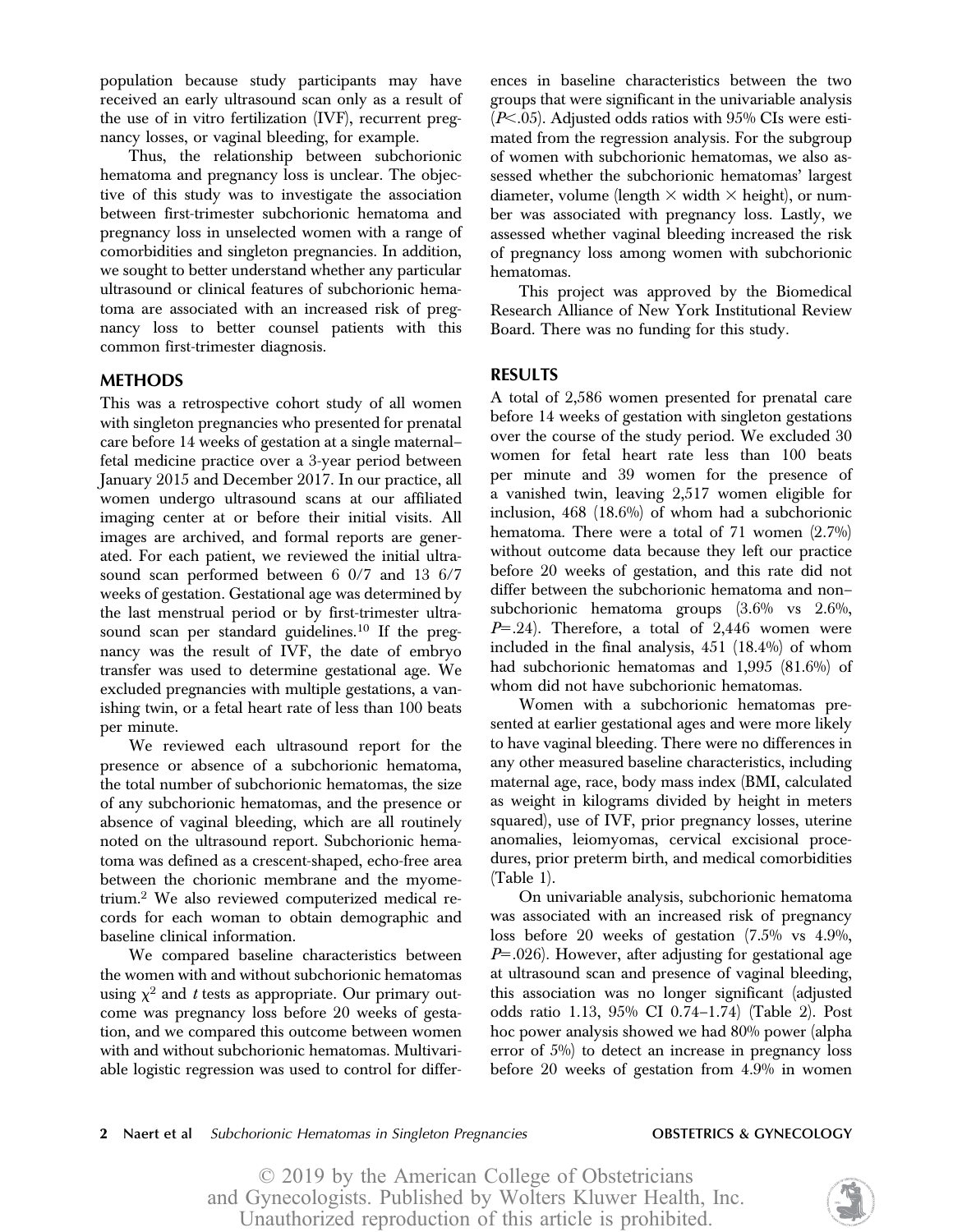| Characteristic                              | Subchorionic<br>Hematoma $(n=451)$ | No Subchorionic<br>Hematoma $(n=1,995)$ | р*      |
|---------------------------------------------|------------------------------------|-----------------------------------------|---------|
| Maternal age (y)                            | $32.7 \pm 5.9$                     | $33.1 \pm 5.8$                          | .204    |
| Advanced maternal age (35 y or older)       | 157 (34.8)                         | 765 (38.3)                              | .162    |
| Gestational age at ultrasound scan (wk)     | $8.5 \pm 1.7$                      | $9.6 \pm 2.2$                           | < 0.001 |
| Gestational age (wk)                        |                                    |                                         | < .001  |
| $60/7 - 66/7$                               | 84 (18.6)                          | 268 (13.4)                              |         |
| $70/7 - 76/7$                               | 113(25.1)                          | 303 (15.2)                              |         |
| $80/7 - 86/7$                               | 96(21.3)                           | 292 (14.6)                              |         |
| $90/7-96/7$                                 | 62(13.7)                           | 282 (14.1)                              |         |
| 10 0/7-10 6/7                               | 52(11.5)                           | 224 (11.2)                              |         |
| $110/7 - 116/7$                             | 29(6.4)                            | 198 (9.9)                               |         |
| $120/7 - 126/7$                             | 10(2.2)                            | 317 (15.9)                              |         |
| 13 0/7-13 6/7                               | 5(1.1)                             | 111(5.6)                                |         |
| In vitro fertilization                      | 60(13.3)                           | 289 (14.5)                              | .517    |
| Vaginal bleeding at time of ultrasound scan | 150(33.3)                          | 162(8.1)                                | < .001  |
| Race                                        |                                    |                                         | .076    |
| White                                       | 396 (87.8)                         | 1,686 (84.5)                            |         |
| Nonwhite                                    | 55 (12.2)                          | 309 (15.5)                              |         |
| Uterine anomaly                             | 24(5.3)                            | 76 (3.8)                                | .143    |
| Prior cervical excision procedure           | 18(4.0)                            | 75(3.8)                                 | .813    |
| No. of prior miscarriages                   |                                    |                                         | .903    |
| $\boldsymbol{0}$                            | 271 (60.1)                         | 1,230(61.7)                             |         |
| $\mathbf{1}$                                | 96 (21.3)                          | 421 (21.1)                              |         |
| $\overline{2}$                              | 44 (9.8)                           | 183 (9.2)                               |         |
| 3 or more                                   | 40(8.9)                            | 161(8.1)                                |         |
| Prior preterm birth                         | 66 (14.6)                          | 288 (14.4)                              | .914    |
| Leiomyomas                                  | 36(8.0)                            | 135(6.8)                                | .361    |
| Prepregnancy diabetes                       | 7(1.6)                             | 20(1.0)                                 | .313    |
| Chronic hypertension                        | 13(2.9)                            | 57 (2.9)                                | .977    |
| Maternal cardiac disease                    | 5(1.1)                             | 13(0.7)                                 | .305    |
| Thrombophilia                               | 28(6.2)                            | 97 (4.9)                                | .241    |
| Systemic lupus erythematosus                | 2(0.4)                             | 14(0.7)                                 | .539    |
| BMI (kg/m <sup>2</sup> )                    | $24.3 \pm 4.8$                     | $24.0 \pm 4.8$                          | .300    |
| <b>BMI</b> category                         |                                    |                                         | .524    |
| Less than 18.5                              | 16(3.6)                            | 102(5.1)                                |         |
| $18.5 - 24.9$                               | 274 (60.8)                         | 1,239(62.1)                             |         |
| $25 - 29.9$                                 | 100(22.2)                          | 415 (20.8)                              |         |
| 30 or greater                               | 55 (12.2)                          | 211 (10.6)                              |         |
| No BMI data available                       | 6(1.3)                             | 28 (1.4)                                |         |

### Table 1. Baseline Maternal Characteristics Based on the Presence or Absence of a Subchorionic Hematoma Before 14 Weeks of Gestation

BMI, body mass index.

Data are mean $\pm$ SD or n (%) unless otherwise specified.

\* Chi-square or Student t test.

with no subchorionic hematomas to 8.3% in women with subchorionic hematomas.

We performed a subanalysis of the 451 women with subchorionic hematomas. We compared subchorionic hematoma features between women who did and did not ultimately have pregnancy loss at less than 20 weeks of gestation (Table 3). We found no associations between subchorionic hematoma volume, subchorionic hematoma diameter, vaginal bleeding, or number of subchorionic hematomas and pregnancy loss before 20 weeks of gestation; however, owing to sample size, we were likely underpowered for some of these associations, particularly the association between number of subchorionic hematomas and pregnancy loss.

#### DISCUSSION

Our data suggest that the presence of a first-trimester subchorionic hematoma in singleton pregnancies is not independently associated with pregnancy loss before 20 weeks of gestation. Though subchorionic hematomas were more common in women with earlier ultrasound scans, we found that earlier ultrasound scan, but not subchorionic hematoma, was

VOL. 00, NO. 00, MONTH 2019 Naert et al Subchorionic Hematomas in Singleton Pregnancies 3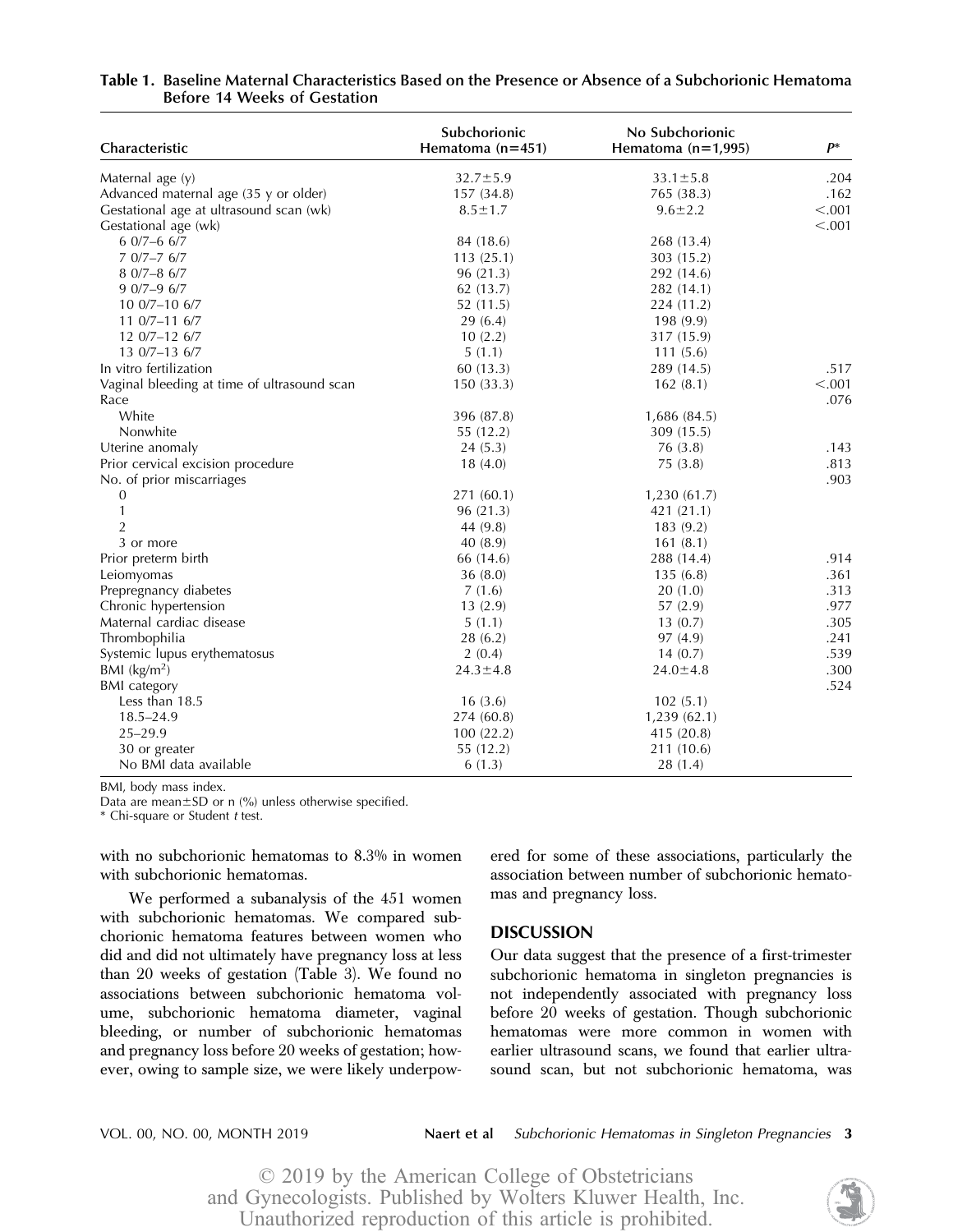| <b>Risk Factor</b>    | Rate of Pregnancy<br>Loss at Less Than 20 wk | Unadjusted<br>OR (95% CI) | Adjusted<br>OR $(95\% \text{ Cl})^*$ |
|-----------------------|----------------------------------------------|---------------------------|--------------------------------------|
| Subchorionic hematoma |                                              | $1.58(1.05-2.37)$         | $1.13(0.74 - 1.74)$                  |
| Yes                   | 34/451 (7.5)                                 |                           |                                      |
| No                    | 98/1,995 (4.9)                               |                           |                                      |
| Vaginal bleeding      |                                              | $1.83(1.18 - 2.85)$       | $1.39(0.87 - 2.21)$                  |
| Yes                   | 27/312 (8.7)                                 |                           |                                      |
| No                    | 105/2,134 (4.9)                              |                           |                                      |
| Gestational age (wk)  |                                              | $0.73(0.66 - 0.81)$       | $0.74(0.67-0.82)$                    |
| $6.0/7 - 6.6/7$       | 44/352 (12.5)                                |                           |                                      |
| $70/7 - 76/7$         | 34/416 (8.2)                                 |                           |                                      |
| $80/7 - 86/7$         | 14/388(3.6)                                  |                           |                                      |
| $90/7-96/7$           | 11/344(3.2)                                  |                           |                                      |
| $100/7 - 106/7$       | 14/276(5.1)                                  |                           |                                      |
| $110/7 - 116/7$       | 6/227(2.6)                                   |                           |                                      |
| $120/7 - 126/7$       | 8/327(2.4)                                   |                           |                                      |
| 13 0/7-13 6/7         | 1/117(0.9)                                   |                           |                                      |

Table 2. Adjusted Risk of Pregnancy Loss Before 20 Weeks of Gestation

Data are n/N (%) unless otherwise specified.

\* Final regression model included subchorionic hematoma, vaginal bleeding, and gestational age in weeks.

independently associated with pregnancy loss. This relationship is plausible because it is well-known that the risk of pregnancy loss decreases with advancing gestational age.11,12 In addition, we did not find any specific characteristics of subchorionic hematomas to be predictive of pregnancy loss when a subchorionic hematoma was noted. Therefore, women diagnosed with a subchorionic hematoma before 14 weeks of gestation should be reassured that their rate of pregnancy loss is not affected by the presence of the subchorionic hematoma, regardless of the subchorionic hematoma's size or the presence of bleeding. This is important information for counseling patients because subchorionic hematoma diagnoses can cause significant concern among expectant parents.

Although several previous studies found an increased rate of pregnancy loss among women with subchorionic hematomas,<sup>4,13-15</sup> there are several others that, consistent with our findings, did not find

an increased rate of loss.7,8 There could be many factors contributing to this inconsistency, such as differing abilities to control for important covariates that affect rates of pregnancy loss. For example, a 2011 meta-analysis by Tuuli et al showed an increased risk of pregnancy loss in women with subchorionic hematomas  $(17.6\% \text{ vs } 8.9\%).$ <sup>4</sup> In that meta-analysis, there were five studies included in the analysis of subchorionic hematoma and pregnancy loss, and the results were driven by the three largest studies, which all showed a significantly increased risk of pregnancy loss in women with subchorionic hematomas.13–<sup>15</sup> However, these three studies all had significant limitations. The first of these studies, by Borlum et al, was a study from Denmark in 1989 that included women with "symptoms of inevitable abortion in the first or second trimester" and did not control for any covariates, including gestational age, bleeding, maternal age, pregnancy history, and BMI.<sup>13</sup> The second study, by

| Table 3. Subchorionic Hematoma Features in Women Who Did and Did Not Have Pregnancy Loss Before |  |  |  |
|-------------------------------------------------------------------------------------------------|--|--|--|
| 20 Weeks of Gestation                                                                           |  |  |  |

| <b>SCH Feature</b>    | Pregnancy Loss at<br>Less Than 20 wk $(n=34)$ | No Pregnancy<br>Loss at Less Than 20 wk $(n=417)$ |            |
|-----------------------|-----------------------------------------------|---------------------------------------------------|------------|
| Volume $\rm (cm^3)^*$ | $5.7 \pm 12.8$                                | $5.6 \pm 16.0$                                    | .965       |
| Largest diameter (cm) | $2.0 \pm 1.1$                                 | $2.1 \pm 1.4$                                     | .695       |
| More than 1 SCH       | 2/34(5.9)                                     | 15/417(3.6)                                       | $.372^{+}$ |
| Vaginal bleeding      | 13/34 (38.2)                                  | 137/417 (32.9)                                    | .522       |

SCH, subchorionic hematoma.

Data are mean $\pm$ SD or n/N (%) unless otherwise specified.

\* Measured as length  $\times$  width  $\times$  height.<br>† Nonparametric testing.

#### 4 Naert et al Subchorionic Hematomas in Singleton Pregnancies **OBSTETRICS & GYNECOLOGY**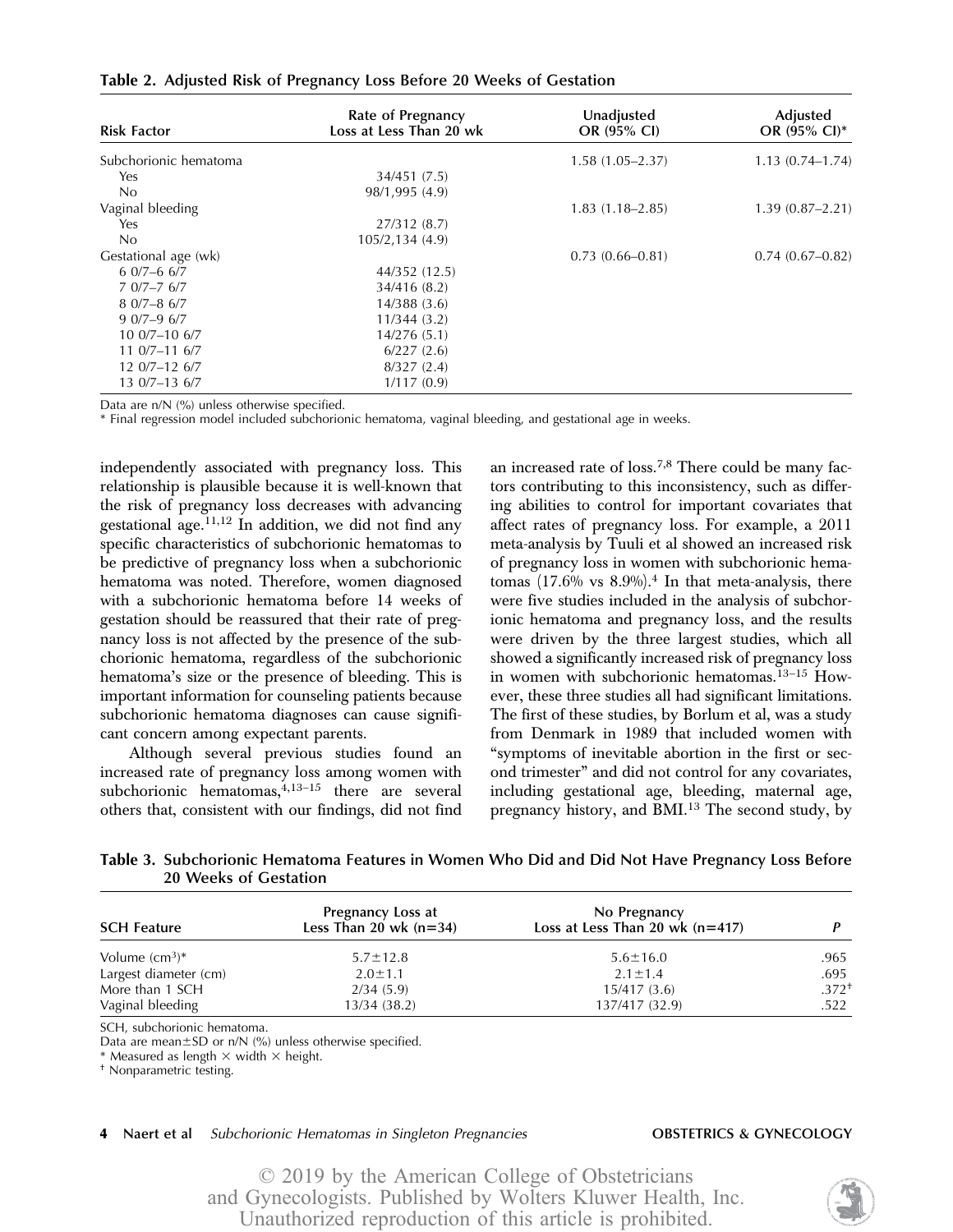Nagy et al,<sup>14</sup> was a study from Hungary in  $2003$ whose primary analysis was the association between subchorionic hematoma and third-trimester pregnancy outcomes. They reported the rate of spontaneous abortion, but for this outcome they did not report any analysis controlling for covariates. They said the analysis of subchorionic hematoma and spontaneous abortion would be "the subject of another report," but this follow-up report could not be found on a PubMed search of each of the authors' names. Finally, a study by Ball et al<sup>15</sup> from Washington University in  $1996$ included women up to 22 weeks pregnant, 70% of whom had bleeding. When they controlled for vaginal bleeding, there was, in fact, no association between subchorionic hematoma and pregnancy loss. Therefore, the three studies driving the significant findings in the meta-analysis all have significant limitations.

In comparison, our study had more participants than any of those three studies and included ultrasound scans performed only before 14 weeks of gestation, and we were able to control for gestational age, bleeding, parity, maternal comorbidities (including leiomyomas, prepregnancy diabetes, chronic hypertension, maternal cardiac disease, thrombophilia, and systemic lupus erythematous), and history of pregnancy loss, as well as maternal age, BMI, use of IVF, uterine anomalies, and prior cervical excisional procedures. As such, we believe our results are more reliable than those included in the meta-analysis and that first-trimester subchorionic hematoma is not independently associated with an increased risk of pregnancy loss before 20 weeks of gestation.

The effect of subchorionic hematoma size on rates of pregnancy loss also varies by study. This could be a result of the difficulty in accurately measuring the size of this irregular, threedimensional structure. In our study, similar to a study by Ben-Haroush et al,  $16$  subchorionic hematoma size was not associated with pregnancy loss. Another study found that size was only correlated with firsttrimester loss when measured as a fraction of the gestational sac, not using the three orthogonal measurements of the hematomas.<sup>9</sup>

Timing has also been proposed as a predictor of pregnancy loss associated with subchorionic hematoma. One retrospective cohort study reported a firsttrimester pregnancy failure rate of 12% among women with subchorionic hematomas; the rate was statistically significantly higher for women with subchorionic hematomas diagnosed before 7 weeks of gestation (19.6%) compared with those diagnosed after 8 weeks  $(3.6\%)$ .<sup>9</sup> In our study, subchorionic hematoma was more commonly observed at earlier

gestational ages, and gestational age was independently associated with pregnancy loss.

The strengths of our study include the large sample size, detailed clinical information, minimal selection bias, and a low percentage of women lost to follow-up. In our practice, all ultrasound images are archived, and formal reports are generated. We have routine documentation of the presence of vaginal bleeding at the time of the ultrasound scan per protocol. In addition, all of our patients' records are on an electronic medical record system. This allows for a complete and thorough review of the patients' ultrasound reports, maternal risk factors, and pregnancy outcomes. We had a large number of lowand high-risk women with a wide range of comorbidities. This is an improvement from several prior studies that looked only at specific subsets of the obstetric population, such as patients undergoing infertility treatment.<sup>8,17</sup>

Our study is limited by its retrospective design. In addition, our study may be limited by using data from one obstetric practice, as opposed to a more heterogeneous population. Another limitation of this study is that ultrasonographers and physicians were not blinded to whether a patient had vaginal bleeding or not; thus, it is possible that an increased index of suspicion may have affected the detection of subchorionic hematomas in those women. Our study also only looked at subchorionic hematoma at one point in time; it is possible that persistence of subchorionic hematoma during the pregnancy, increasing size, and gestational age of the subchorionic hematoma at the time of resolution may be important predictors of pregnancy outcome. Thus, further studies should include separate analyses of persistent hematomas compared with those that resolved over time to evaluate associations with pregnancy loss and other adverse pregnancy outcomes.

In conclusion, in women with singleton pregnancies, the presence of subchorionic hematoma before 14 weeks of gestation is not independently associated with pregnancy loss before 20 weeks of gestation, regardless of the subchorionic hematoma's size and presence of vaginal bleeding.

#### REFERENCES

- 1. Seki H, Kuromaki K, Takeda S, Kinoshita K. Persistent subchorionic hematoma with clinical symptoms until delivery. Int J Gynaecol Obstet 1998;63:123–8.
- 2. Johns J, Hyett J, Jauniaux E. Obstetric outcome after threatened miscarriage with and without a hematoma on ultrasound. Obstet Gynecol 2003;102:483–7.
- 3. Xiang L, Wei Z, Cao Y. Symptoms of an intrauterine hematoma associated with pregnancy complications: a systematic review. PloS One 2014;9:e111676.

VOL. 00, NO. 00, MONTH 2019 Naert et al Subchorionic Hematomas in Singleton Pregnancies 5